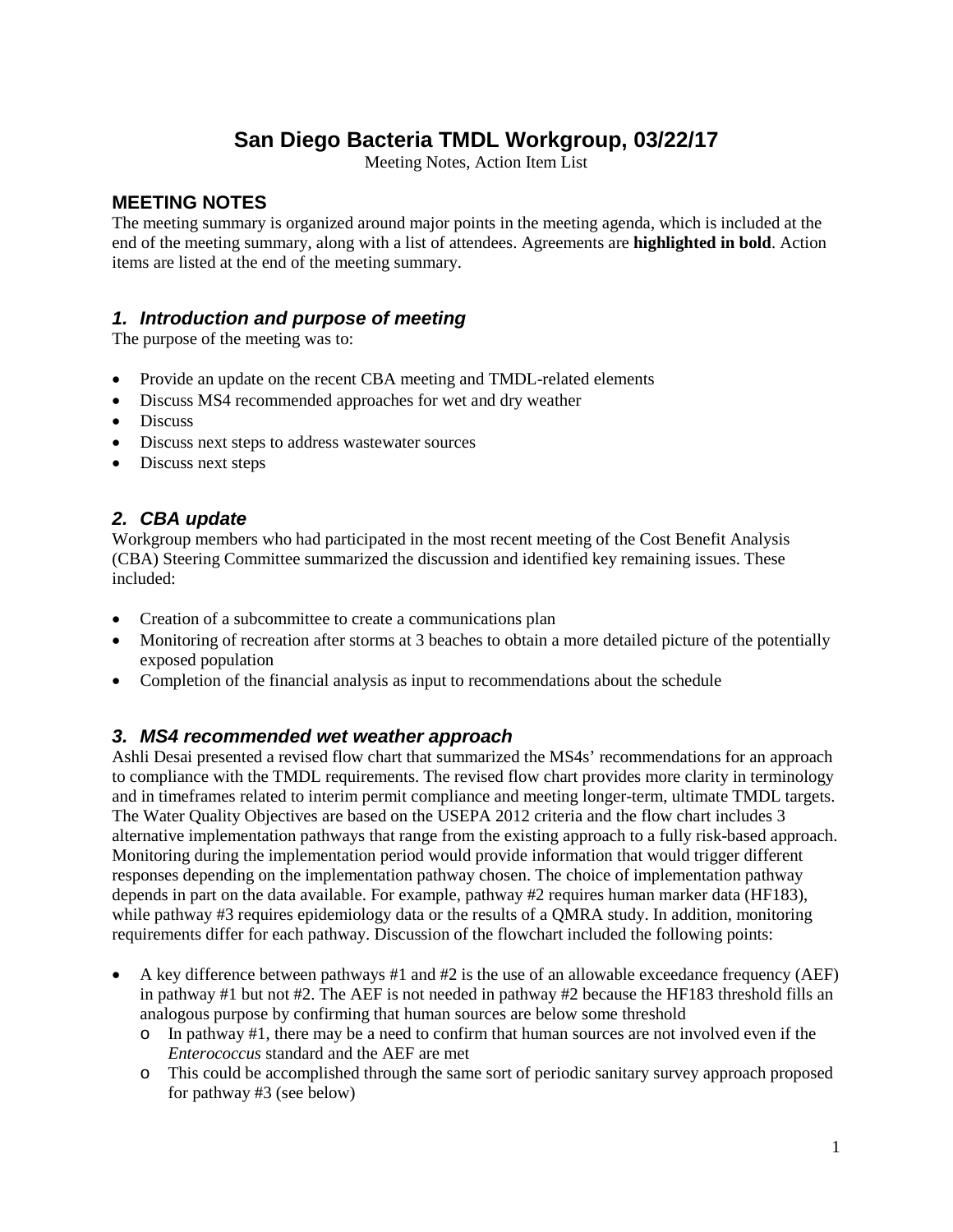- The "Assess Allocations" step will involve a large amount of detail because this is the point at which information about other sources (e.g., wastewater, homeless) needs to be integrated into a more complete analysis
	- o An assumption is that much of this information would stem from an integrated and collaborative monitoring and assessment program that will include a wide range of sources and this will require an ability to deal with commingled sources (e.g., for source identification)
	- o However, source reduction actions described in the draft technical report will be specific to the MS4 (see Section 5 below)
	- o Other sources' implementation actions would need to be defined through another process, perhaps convened by the Regional Board
		- There was discussion of existing collaborative efforts at source identification and reduction, e.g., City of San Diego's Tiger Team approach
- Thresholds for HF183 in pathway #2 have not yet been formally defined, although there are thresholds that can be derived from results of the Surfer Health Study
- A key action, especially in pathway #3, is the human source reduction program, which is a core implementation measure for this pathway
- The second box in pathway #3 that includes "reassess risk if sources change" could refer to a sanitary survey methodology to ensure that the pattern of human sources, and thus presumably the risk, has not changed since the initial assessment
- Many elements of the flow chart, e.g., the HF183 threshold in pathway #2 and the initial assessment in pathway #3, will depend on discussion and decisions about a level of allowable risk

#### *4. MS4 recommended dry weather approach*

Ashli Desai explained the flow chart for dry weather, which uses the same basic approach as used for wet weather, but uses different targets or thresholds as the basis for assessment. There is no analog to the Surfer Health Study available for dry weather, which means that there is no human marker (e.g., HF183) threshold for pathway #2 and no epidemiology or QMRA study available for pathway #3. It would be possible to use a "percent detection" approach for human markers in the interim. Discussion of the flow chart included the following points:

- Jo Ann Weber will talk to other regional Boards to find out how they are dealing with the percent detection metric (**AI**)
- The proposed schedule in the draft technical report will probably request a longer schedule for creeks because of the change to the *E. coli* standard and because of the difficulty of achieving compliance in creeks
- The dry weather flow chart will be revised to reflect the revisions requested for the wet weather flow chart (**AI**)

#### *5. Human sources reduction program*

Ashli Desai presented a table summarizing implementation options for MS4s to select from in addressing different categories of sources. It is envisioned that the MS4s would create a core program drawn from options in the table. It is envisioned that other categories of sources would create similar tables of implementation options they would use to create analogous source reduction programs. This would be included in the implementation section of the TMDL. Discussion of the table included the following points:

- The table is intended as a menu of options (included but not limited to) to choose from, rather than as a more prescriptive approach
- Regional Board staff would be amenable to a BMP approach to determining a maximum extent practicable level of effort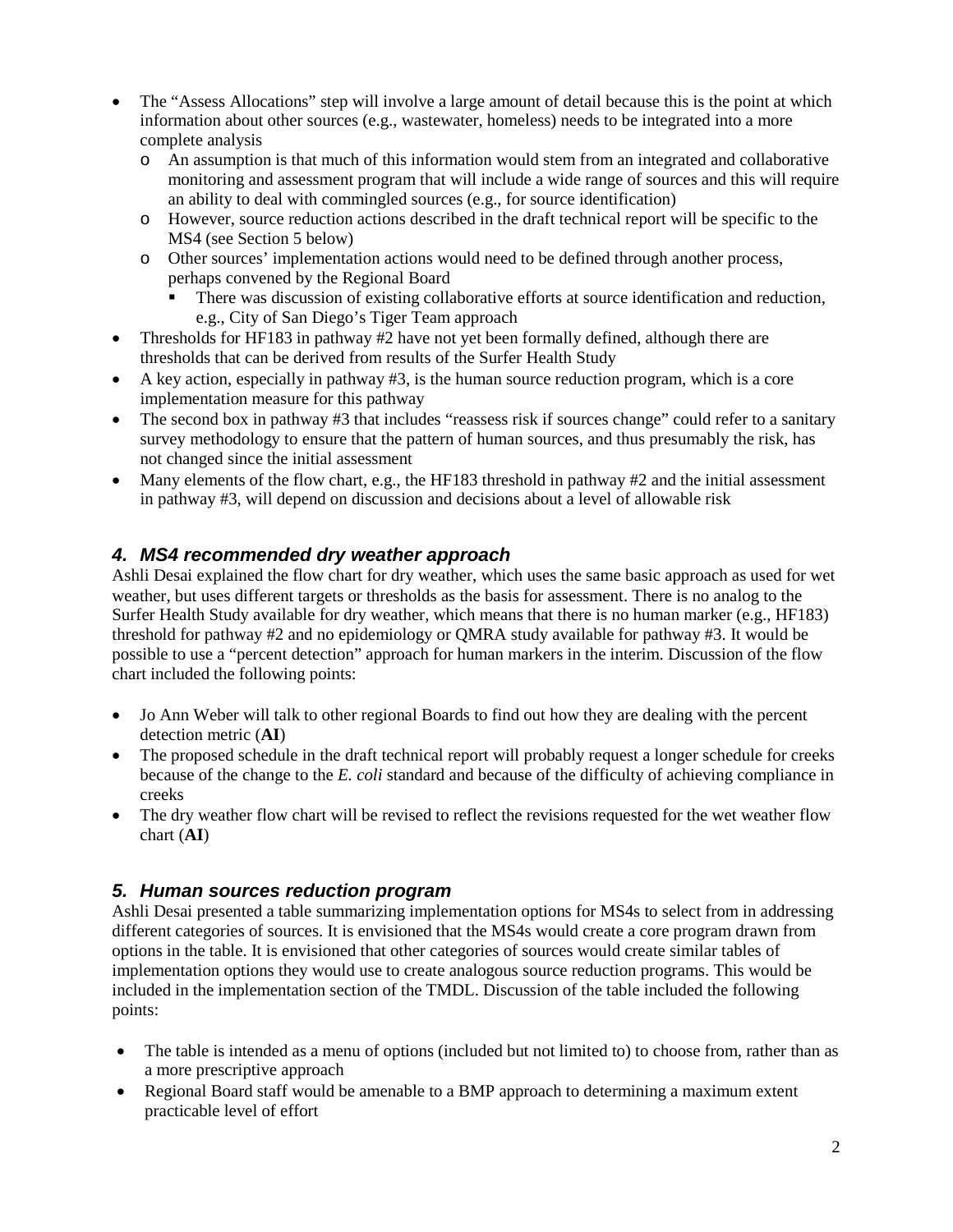- A challenge would be to connect the MS4 options to those developed for other sources to implement
- This is different from what is currently in the WOIPs, especially in terms of bacteria vs. human sources

#### *6. Wastewater check-in*

Nothing of note was reported.

#### *7. Updated TMDL schedule*

Clint Boschen presented a revised schedule that targets the October 2018 Board hearing as a final date.

#### *8. New business, wrap-up, and next steps*

Nothing of note was discussed.

#### *Next meeting date*

The next workgroup meeting will be April 25, 2017, from  $1:00 - 4:00$  PM per the agreed meeting schedule.

#### *Attendees*

San Diego Regional Water Board: Christina Arias, Jeremy Haas, Michelle Santillan, Jimmy Smith, Helen Yu

San Diego County: Todd Snyder, Jo Ann Weber Orange County Public Works: Chris Crompton, Jian Peng City of San Diego: Vicki Kalkirtz, Ruth Kolb Team: Clint Boschen, Ashli Desai, Brock Bernstein, Jeff Soller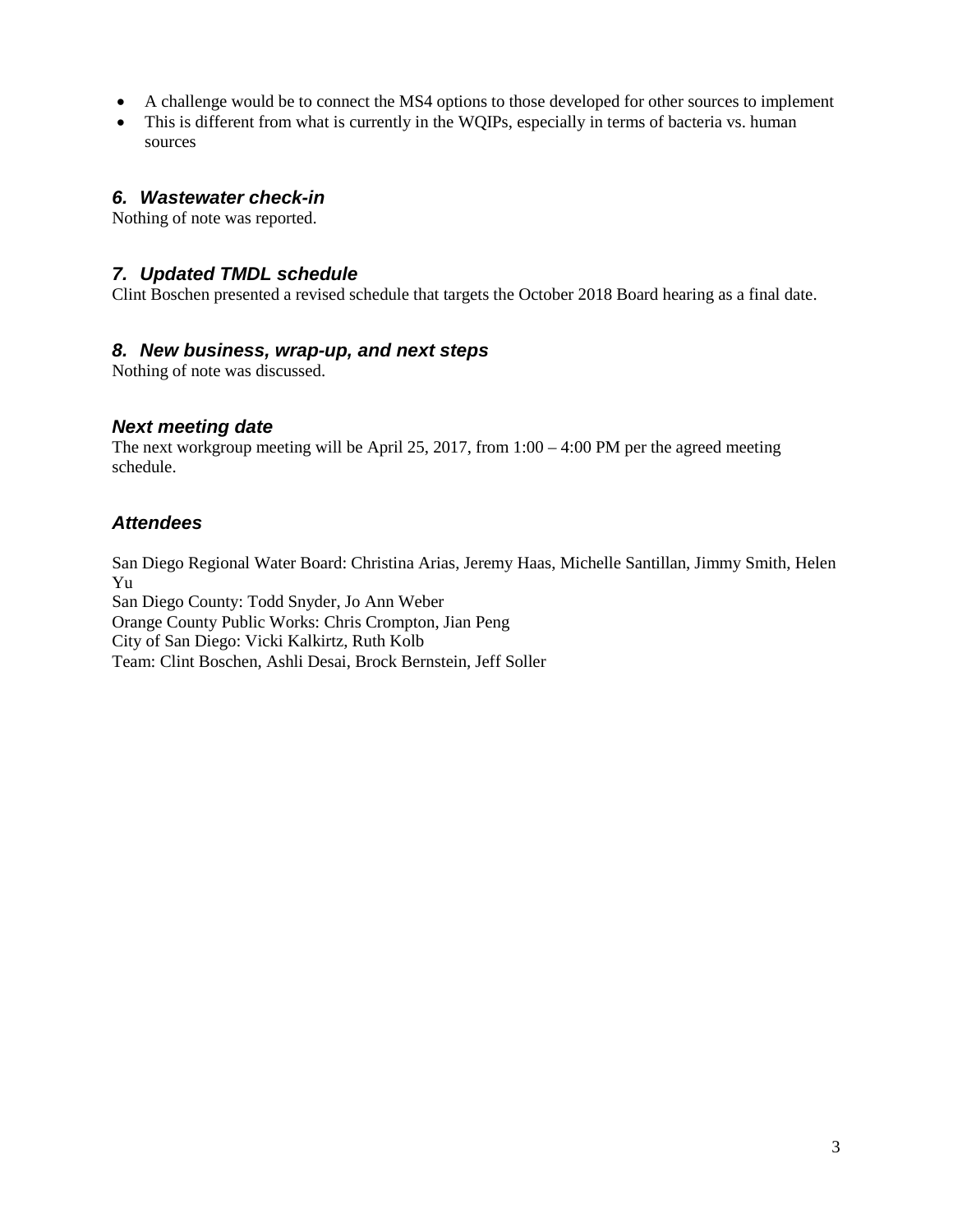Draft Agenda San Diego Bacteria TMDL Workgroup Meeting Regional Water Quality Control Board Meeting #20 – March 22, 2017 1:00 pm to 4:00 pm

- 1. Introductions (5 min)
- 2. CBA update and carryover to Bacteria TMDL process (10 min)
- 3. MS4 Recommended Entero/HF183 wet weather approach (40 min)
- 4. MS4 Recommended dry weather approach (40 min)
- 5. Human sources reduction program opportunities (30 min)
- 6. Wastewater check-in/next steps (5 min)
- 7. Updated TMDL Schedule (35 min)
- 8. New Business/Wrap-up (15 min)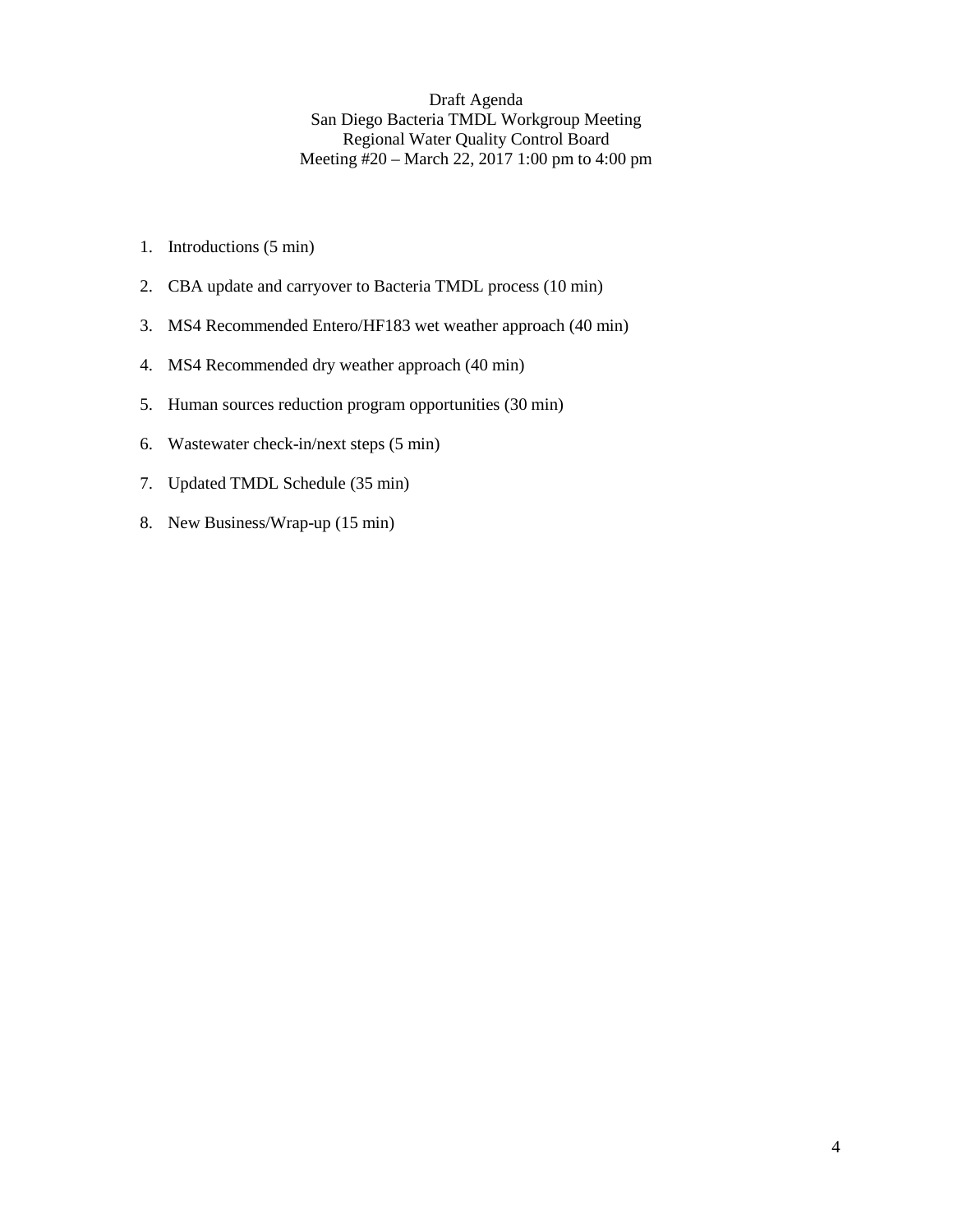## **San Diego Bacteria TMDL Workgroup Action Items Report**

Key to status colors:

- Green indicates a completed deliverable
- Blue indicates greater than 30 days until the deliverable is due
- Yellow indicates a deliverable is due within 30 days
- Red indicates an overdue deliverable



| Ming Date | Deliverable                                                | Assigned To            | Due Date            | <b>Status</b> | <b>Comments</b> |
|-----------|------------------------------------------------------------|------------------------|---------------------|---------------|-----------------|
|           |                                                            |                        |                     |               |                 |
| 08/27/15  | List of studies, completion dates, value added,            | Consultant team        | 09/02/15            |               |                 |
|           | implications for reopener                                  |                        |                     |               |                 |
| 08/27/15  | Distribute draft cost sharing agreement                    | <b>Todd Snyder</b>     | 09/10/15            |               |                 |
| 08/27/15  | Review past MOUs to assess whether useful concepts or      | Drew Kleis, Ruth Kolb  | 09/10/15            |               |                 |
|           | language can be borrowed for this MOU                      |                        |                     |               |                 |
| 08/27/15  | Discuss cost sharing agreement                             | Workgroup              | 09/10/15            |               |                 |
| 08/27/15  | Finalize MOU                                               | Workgroup              | 09/10/15            |               |                 |
| 08/27/15  | Michelle Mata to meet with small group to review planned   | Michelle Mata, Clint   | $10/7/15$ meeting   |               |                 |
|           | overall approach and its relationship to schedule; develop | Boschen, Chris Minton, | handout             |               |                 |
|           | picture of how pieces fit in logical progression           | Ashli Desai, key       |                     |               |                 |
|           |                                                            | permittees             |                     |               |                 |
| 09/0/15   | Evaluate implications of 32 vs. 36 illness rate using      | Chris Minton, Dustin   | $10/7/15$ meeting   |               |                 |
|           | available monitoring data from creeks and beaches          | Bambic                 | presentation        |               |                 |
| 09/10/15  | Frame a more formal description of how a risk-based        | Ruth Kolb              | $10/7/15$ meeting   |               |                 |
|           | framework could be used in the TMDL                        |                        | handout             |               |                 |
| 09/10/15  | Develop options for calculating geomeans that account      | Chris Minton, Dustin   | $10/7/15$ meeting   |               |                 |
|           | for varying intensities/frequencies of monitoring events   | Bambic                 | presentation        |               |                 |
| 09/10/15  | Expand the example table (single sample vs. STV) to        | Chris Minton, Dustin   | Undefined, but soon |               |                 |
|           | include a column showing how the geomean compares to       | Bambic                 |                     |               |                 |
|           | the single sample and STV results                          |                        |                     |               |                 |
|           |                                                            |                        |                     |               |                 |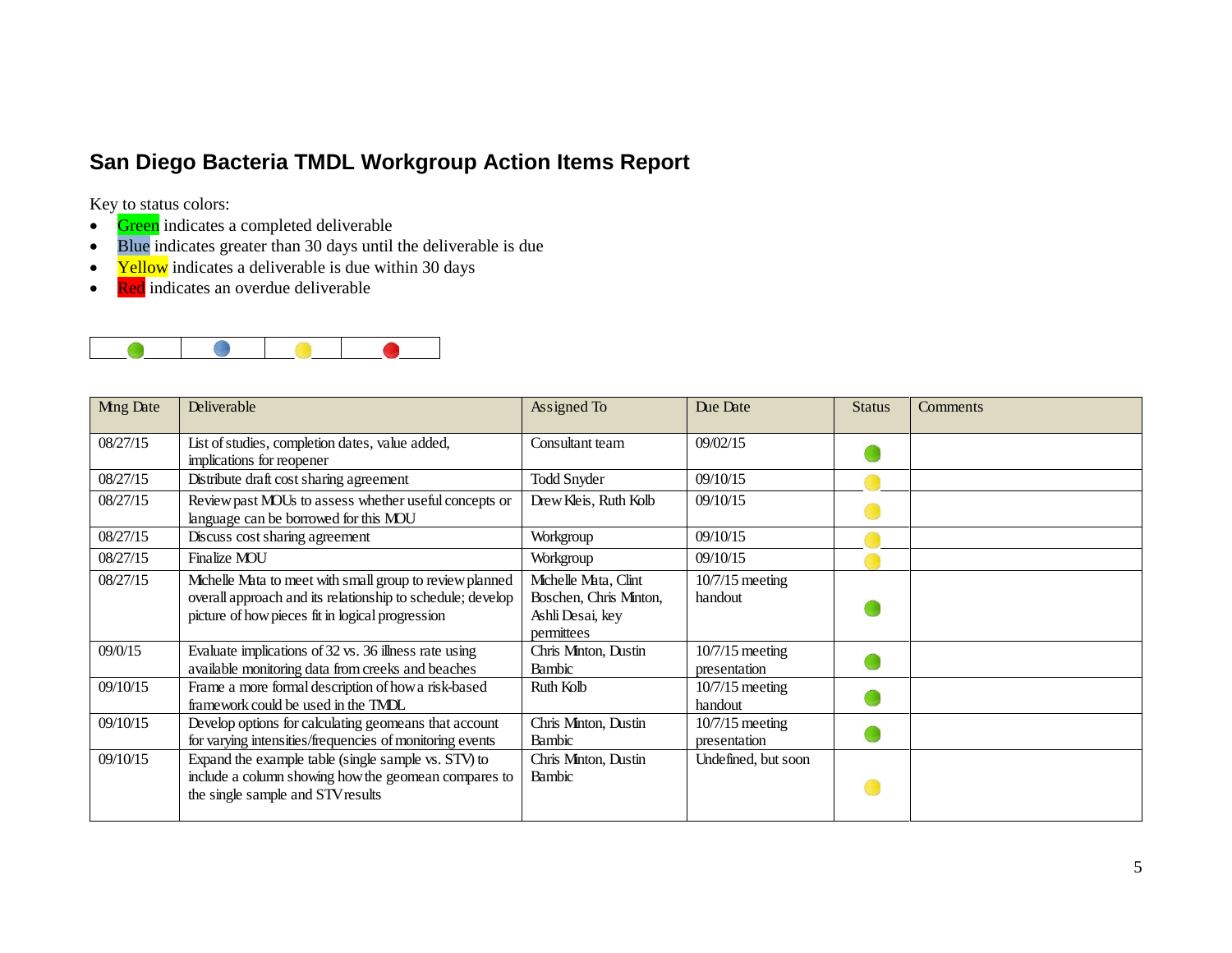| <b>Mng Date</b> | Deliverable                                                                                                                                                       | Assigned To                    | Due Date                          | <b>Status</b> | Comments                                                          |
|-----------------|-------------------------------------------------------------------------------------------------------------------------------------------------------------------|--------------------------------|-----------------------------------|---------------|-------------------------------------------------------------------|
| 09/10/15        | Prepare a set of scenarios showing a range of<br>comparisons across the options presented                                                                         | Chris Minton, Dustin<br>Bambic | $10/7/15$ meeting<br>presentation |               |                                                                   |
| 10/07/15        | Prepare background information on the basis for the 32<br>vs. 36 illness rates                                                                                    | Chris Minton, Dustin<br>Bambic | 10/29/15 meeting                  |               |                                                                   |
| 10/07/15        | Add language to draft TMDL targets memo to explain the<br>applicability of the reference reach analysis in the risk-<br>based framework                           | Chris Minton, Dustin<br>Bambic | 10/29/15 meeting                  |               |                                                                   |
| 10/07/15        | Prepare a draft decision flow chart                                                                                                                               | Ashli Desai, Clint<br>Boschen  | 10/29/15 meeting                  |               |                                                                   |
| 10/07/15        | Prepare a draft Technical Report outline                                                                                                                          | Team                           | 12/10/15 meeting                  |               |                                                                   |
| 10/29/15        | Prepare background information on STV                                                                                                                             | Team                           | 11/12/15                          |               |                                                                   |
| 10/29/15        | Provide comments on draft decision flow chart and draft<br><b>TMDL</b> targets memo                                                                               | RWQCB staff                    | 11/6/15                           |               |                                                                   |
| 10/29/15        | Provide revised TMDL targets memo and flow chart<br>based on comments                                                                                             | Team                           | 11/12/15                          |               |                                                                   |
| 11/19/15        | Provide more detail on analyses needed to compare the<br>two illness rates, along with cost and time estimate                                                     | Team                           |                                   |               | Hold off for now                                                  |
| 11/19/15        | Approach State Board about Workgroup meeting with<br>them as a focus group                                                                                        | Jeremy Haas                    | $12/10/15$ meeting                |               |                                                                   |
| 11/19/15        | Examine the 13241 requirements to identify what<br>information would be needed to address those                                                                   | Team                           |                                   |               | Completed and ready to insert into<br>draft documents when needed |
| 11/19/15        | Add the caveat to the draft language that the 32 illness<br>level is a 'working assumption''                                                                      | Team                           | 12/10/15 meeting                  |               |                                                                   |
| 11/19/15        | Describe the statistical background and rationale for the<br>EPA 2012 criteria                                                                                    | Team                           |                                   |               |                                                                   |
| 11/19/15        | Add a minor revision to the language in the alternative on<br>Slide 7 to capture the potential for regional linkages                                              | Team                           | 12/10/15 meeting                  | œ             |                                                                   |
| 11/19/15        | Develop ideas for prototypes or case studies of site-<br>specific objectives that would illustrate different issues<br>such as natural source exclusion           | Team                           | <b>TBD</b>                        |               | Longer term                                                       |
| 11/19/15        | Develop revised language related to allowable<br>exceedance frequency                                                                                             | Team                           |                                   | O             |                                                                   |
| 11/19/15        | Prepare an explanation of 'safe'' in different contexts and<br>what the implications could be for action in response to<br>different types of monitoring outcomes | Team                           |                                   |               | Longer term                                                       |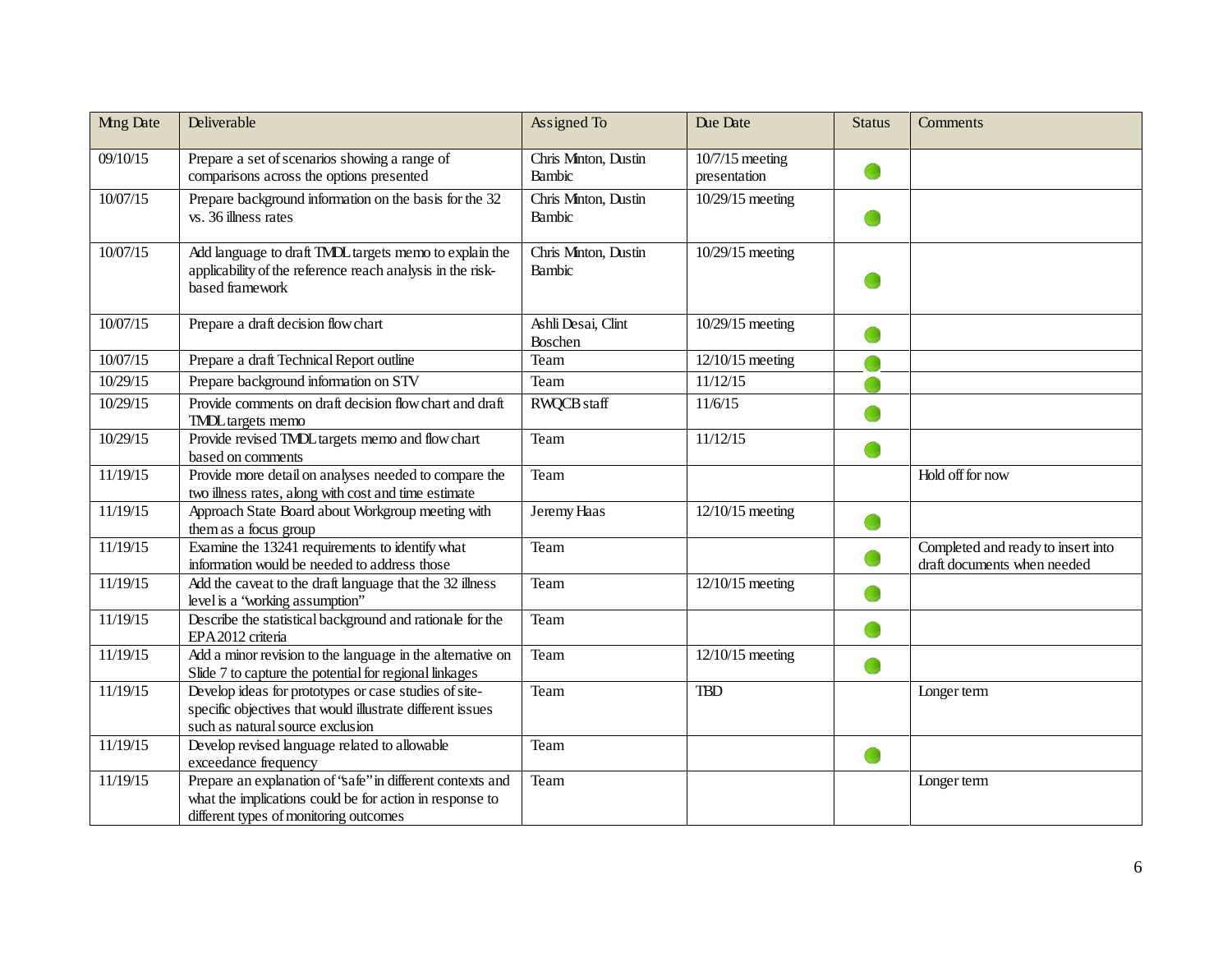| <b>Mng Date</b> | Deliverable                                                                                                                                                                                                                                                                                                                                                                   | Assigned To                                                                             | Due Date      | <b>Status</b> | Comments                                                           |
|-----------------|-------------------------------------------------------------------------------------------------------------------------------------------------------------------------------------------------------------------------------------------------------------------------------------------------------------------------------------------------------------------------------|-----------------------------------------------------------------------------------------|---------------|---------------|--------------------------------------------------------------------|
| 1/26/16         | Prepare data comparing STV and SSM to send to<br><b>SWRCB and RWQCB</b>                                                                                                                                                                                                                                                                                                       | Team                                                                                    | 03/15/16      |               |                                                                    |
| 1/26/16         | Make the suggested minor edits to the list of items of<br>potential concern on bacteria policy for SWRCB.                                                                                                                                                                                                                                                                     | Team will prepare initial<br>list and provide to<br>RWQCB. RWQCB will<br>send to SWRCB. | Dustin Bambic |               |                                                                    |
| 02/24/16        | Prepare data memo comparing STV to SSM to send to<br>SWRCB. Send to entire team for review.                                                                                                                                                                                                                                                                                   | <b>Dustin Bambic</b>                                                                    | 03/15/16      |               |                                                                    |
| 02/24/16        | Briefly raise the issue of the potential contribution of<br>leaking sewer collection systems to the bacteria problem<br>at the March 4 SCCWRP Commission meeting                                                                                                                                                                                                              | <b>Todd Snyder</b>                                                                      | 03/03/16      |               |                                                                    |
| 02/24/16        | Prepare a white paper summarizing evidence for the role<br>of leaking sewer collection infrastructure. Provide data,<br>references, and other information to Clint Boschen, who<br>will work with Dusting Bambic and Chris Minton to<br>prepare a draft white paper that would be included as<br>part of the targets and sources section of the TMDL/<br>Basin Plan Amendment | Team                                                                                    | 04/15/16      |               | Replaced by draft sources section in<br>technical support document |
| 02/24/16        | Begin preparing written descriptions of implementation<br>pathways building on the concepts agreed on during the<br>past two workgroup meetings.                                                                                                                                                                                                                              | Team                                                                                    | 03/23/16      |               |                                                                    |
| 02/24/16        | Clarify whether State Board's Plan will allow Regional<br>Boards to establish more stringent targets, using other<br>indicators, than identified in the State Plan.                                                                                                                                                                                                           | Regional Board staff                                                                    | 03/23/16      |               |                                                                    |
| 03/23/16        | Revise memo to State Board to include mention of sewer<br>collection system and revision of AB411 standards to be<br>consistent with EPA 2012 criteria. Distribute to workgroup<br>for review.                                                                                                                                                                                | Jimmy Smith                                                                             | 04/15/16      |               |                                                                    |
| 03/23/16        | Develop more detailed written descriptions of the CBA<br>scenarios.                                                                                                                                                                                                                                                                                                           | Team                                                                                    | 04/15/16      |               |                                                                    |
| 03/23/16        | Submit any additional local information on studies of<br>leaking infrastructure to Clint Boschen.                                                                                                                                                                                                                                                                             | $\mathbf{A}$ ll                                                                         | 04/15/16      |               |                                                                    |
| 03/23/16        | Individual sponsors of or participants in the San Diego<br>River study will encourage Ken Schiff to develop<br>estimates of the range of leaking sewage needed to<br>produce observed amounts of human markers.                                                                                                                                                               | $\overline{A}$                                                                          | 04/15/16      |               |                                                                    |
| 03/23/16        | Invite retired sewage system expert to next meeting                                                                                                                                                                                                                                                                                                                           | Chris Crompton                                                                          | 04/15/16      |               | Invite for June meeting                                            |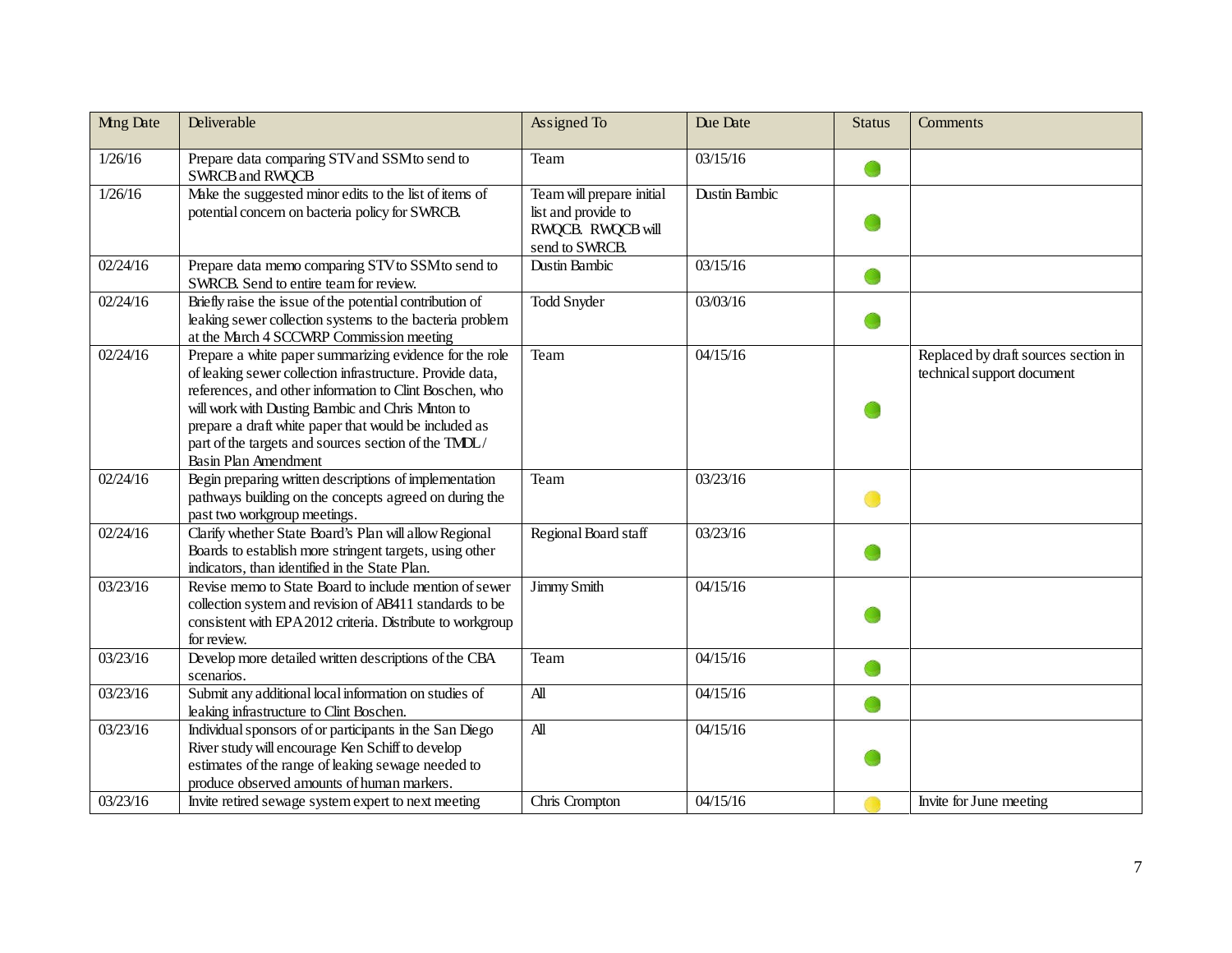| <b>Mng Date</b> | Deliverable                                                                                                                                               | Assigned To        | Due Date | <b>Status</b> | Comments                                     |
|-----------------|-----------------------------------------------------------------------------------------------------------------------------------------------------------|--------------------|----------|---------------|----------------------------------------------|
| 03/23/16        | Forward specific questions related to the operation and<br>monitoring of sewage systems to Mchelle                                                        | $\mathbf{A}$ ll    | 04/15/16 |               |                                              |
| 04/18/16        | Distribute memo for State Board to workgroup for review                                                                                                   | Jimmy Smith        | 05/01/16 |               |                                              |
| 04/18/16        | Review sewer agency annual reports for useful<br>information about infrastructure and human sources                                                       | <b>Board Staff</b> | 05/15/16 |               | No annual reports; no useful data<br>found   |
| 04/18/16        | Distribute inventory of sources studies to workgroup                                                                                                      | Clint Boschen      | 05/01/16 |               |                                              |
| 04/18/16        | Prioritize CBA scenarios, perhaps in consultation with<br>contractor                                                                                      | Workgroup          | ??       |               | Start at June CBA meeting with<br>consultant |
| 04/18/16        | Prepare updated list of CBA scenarios                                                                                                                     | Consulting team    | 04/22/16 |               |                                              |
| 04/18/16        | Provide comments on draft Intro and Problem Statement                                                                                                     | <b>Board Staff</b> | 05/10/16 |               |                                              |
| 05/17/16        | Permittees to work with Helen Yu to expand database for<br>delisting, i.e., more recent data, information on actions<br>that led to observed improvements | Permittees         | 06/23/16 |               |                                              |
| 05/17/16        | Add discussion and justification for regional SSO to the<br>technical support document                                                                    | Consulting team    | 06/23/16 |               |                                              |
| 05/17/16        | Prepare for SCCWRP workshop on SSO                                                                                                                        | Workgroup members  | ??       |               |                                              |
| 05/17/16        | Provide comments on draft targets section by week<br>before next meeting                                                                                  | <b>Board Staff</b> | 06/15/16 |               |                                              |
| 05/17/16        | Invite sewer system expert to next workgroup meeting                                                                                                      | Chris Crompton     | 06/23/16 |               |                                              |
| 06/23/16        | Provide comments on revised Recommendations table,<br>Source Analysis, and Targets sections                                                               | <b>Board Staff</b> | 07/20/16 |               |                                              |
| 07/27/16        | Expand description of implications of risk-based<br>approach for all aspects of implementation                                                            | Consulting team    | 08/24/16 |               |                                              |
| 02/28/17        | Revise Recommended Scenario flowchart and related<br>text to clearly separate final TMDL compliance from<br>interim actions to meet permit conditions     | Consulting team    | 03/22/17 |               |                                              |
| 02/28/17        | Send Ben Arnold's paper to Board staff                                                                                                                    | Jian Peng          | 02/28/17 |               |                                              |
| 02/28/17        | Review 3rd flowchart pathway with SCCWRP and SHS<br>researchers                                                                                           | Consulting team    | 06/30/17 |               |                                              |
| 03/22/17        | Jo Ann Weber will talk to other regional Boards to find out<br>how they are dealing with the percent detection metric                                     | Jo Ann Weber       | 04/25/17 |               |                                              |
| 03/22/17        | Revise dry weather flow chart to match wet weather                                                                                                        | Consulting team    | 04/25/17 |               |                                              |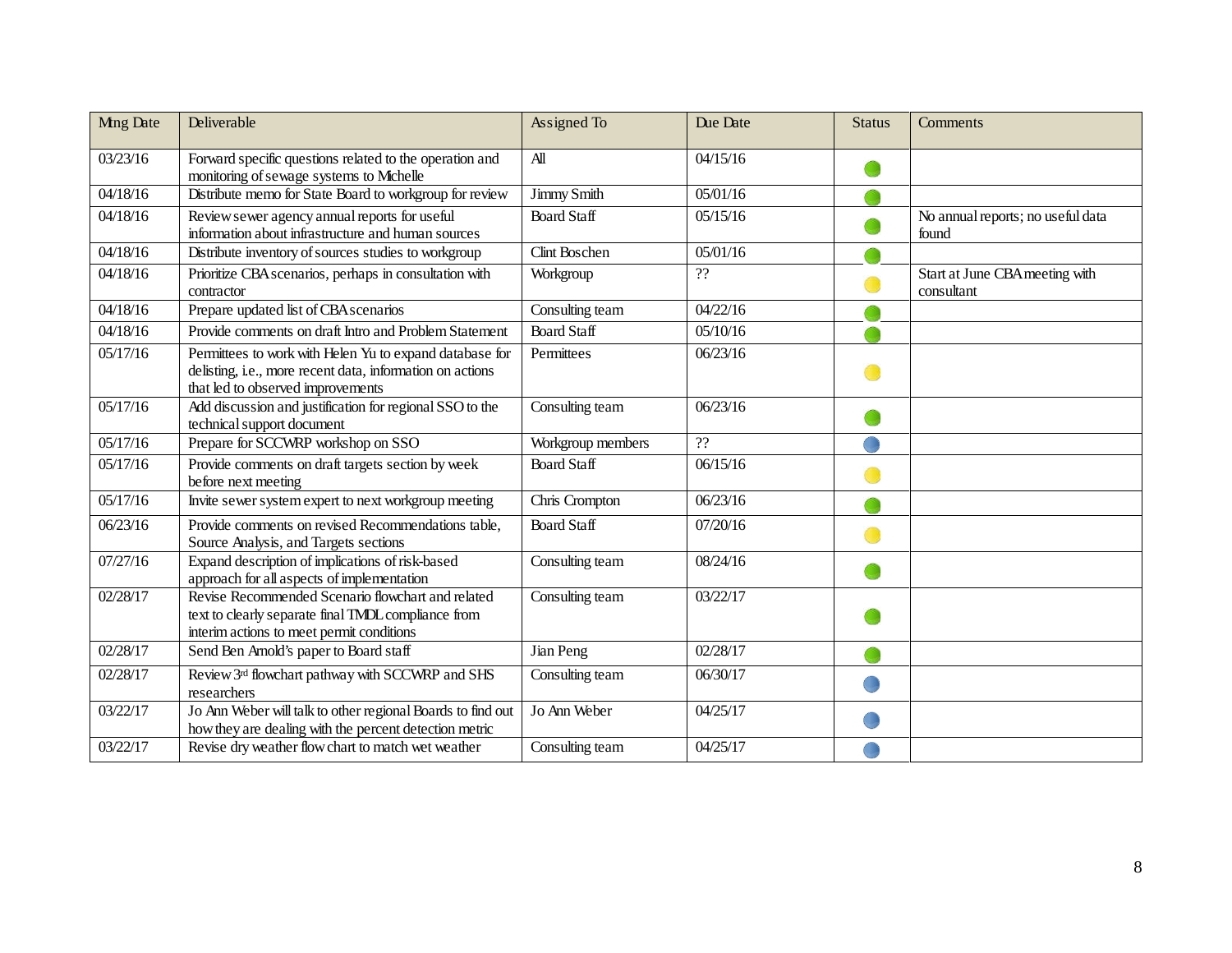# **San Diego Bacteria TMDL Workgroup Decision Record**

| Number                | Date           | Decision                                                                                                                                                                                                                                                                                                                                                                                                                                                                   | Type                                                                                                            | Yes | N <sub>0</sub> | Abstain |
|-----------------------|----------------|----------------------------------------------------------------------------------------------------------------------------------------------------------------------------------------------------------------------------------------------------------------------------------------------------------------------------------------------------------------------------------------------------------------------------------------------------------------------------|-----------------------------------------------------------------------------------------------------------------|-----|----------------|---------|
| 2015-1                | $09 - 02 - 15$ | Allow two weeks for review of meeting notes                                                                                                                                                                                                                                                                                                                                                                                                                                | Consensus                                                                                                       |     |                |         |
| 2015-2                | $09 - 02 - 15$ | Michelle Mata to take on central coordinating role                                                                                                                                                                                                                                                                                                                                                                                                                         | Consensus                                                                                                       |     |                |         |
| 2015-3                | $09 - 02 - 15$ | Materials for discussion/review distributed minimum of 10 calendar days before meeting                                                                                                                                                                                                                                                                                                                                                                                     | Consensus                                                                                                       |     |                |         |
| 2015-4                | $09 - 02 - 15$ | Meeting agendas to include decision points, discussion lead, intended outcomes, and<br>reference to background documents                                                                                                                                                                                                                                                                                                                                                   | Consensus                                                                                                       |     |                |         |
| 2015-5                | $09 - 02 - 15$ | Use 9/10 meeting as trial run for planned approach to more detailed discussion                                                                                                                                                                                                                                                                                                                                                                                             | Consensus                                                                                                       |     |                |         |
| 2015-6                | $09-10-15$     | Future discussions of methods for calculating exceedance rates and related topics will<br>account for different settings (freshwater, marine, bays) where this has important<br>implications for the policy                                                                                                                                                                                                                                                                | Consensus                                                                                                       |     |                |         |
| 2015-7                | 10-07-15       | Overall schedule of completion between December 2017 and April 2018 with target of<br>September 2016 for technical report                                                                                                                                                                                                                                                                                                                                                  | Consensus                                                                                                       |     |                |         |
| 2015-8                | $10-07-15$     | Documentation and justification of assumptions will be provided in technical report                                                                                                                                                                                                                                                                                                                                                                                        | Consensus                                                                                                       |     |                |         |
| $\overline{2015} - 9$ | $10-07-15$     | Use of risk-based framework is appropriate                                                                                                                                                                                                                                                                                                                                                                                                                                 | Consensus                                                                                                       |     |                |         |
| 2015-10               | $10-29-15$     | Both the 36 and the 32 per 1000 illness rates are scientifically defensible and the 32 per<br>1000 illness rate represents an incremental improvement in water quality in accordance<br>with the 2012 USEPA criteria. The 32 per 1000 illness rate has been selected with the<br>possibility of revision based on the results of the Cost Benefit Analysis and/or if the<br>SWRCB selects the 36 per 1000 illness rate as part of the Revision of Bacterial<br>Objectives. | County San Diego,<br>City of San Diego<br>and RWQCB<br>agreed. Pending<br>final agreement<br>from Orange county |     |                |         |
| 2015-11               | 10-29-15       | E. Coli as the single indicator for freshwater and Enterococcus as the single indicator for<br>marine waters                                                                                                                                                                                                                                                                                                                                                               | Consensus                                                                                                       |     |                |         |
| 2015-12               | 11-19-15       | Documents be worded to reflect that the choice of the 32/1000 illness rate is a working<br>assumption. Revises Decision #2015-10                                                                                                                                                                                                                                                                                                                                           | Consensus                                                                                                       |     |                |         |
| 2015-13               | 11-19-15       | The geometric mean is an appropriate TMDL target for dry weather because it is a good<br>indicator of the level of risk over time, but additional thought needs to be given to the<br>details of monitoring, averaging period, etc. in order to best measure trends in risk over<br>time                                                                                                                                                                                   | Consensus                                                                                                       |     |                |         |
| 2016-01               | 04-18-16       | The Cost Benefit Analysis will include only REC 1 beneficial use, not REC 2                                                                                                                                                                                                                                                                                                                                                                                                | RWQCB, agreed by<br>all other participants                                                                      |     |                |         |
| 2016-02               | $07-27-16$     | Ultimate compliance could be based on illness rate, with FIB used as interim<br>benchmarks of progress                                                                                                                                                                                                                                                                                                                                                                     | Consensus                                                                                                       |     |                |         |
| 2017-01               | $02 - 28 - 17$ | The CBA is intended as one of several inputs to a final decision about a science-based<br>reopener; it will not be used as the final criterion for decision making                                                                                                                                                                                                                                                                                                         | Consensus                                                                                                       |     |                |         |
| 2017-02               | $02 - 28 - 17$ | Direct measurement of risk or illness with epidemiology studies or QMRA is more<br>accurate and effective than monitoring with FIB to determine if the objective is being met                                                                                                                                                                                                                                                                                              | Consensus                                                                                                       |     |                |         |